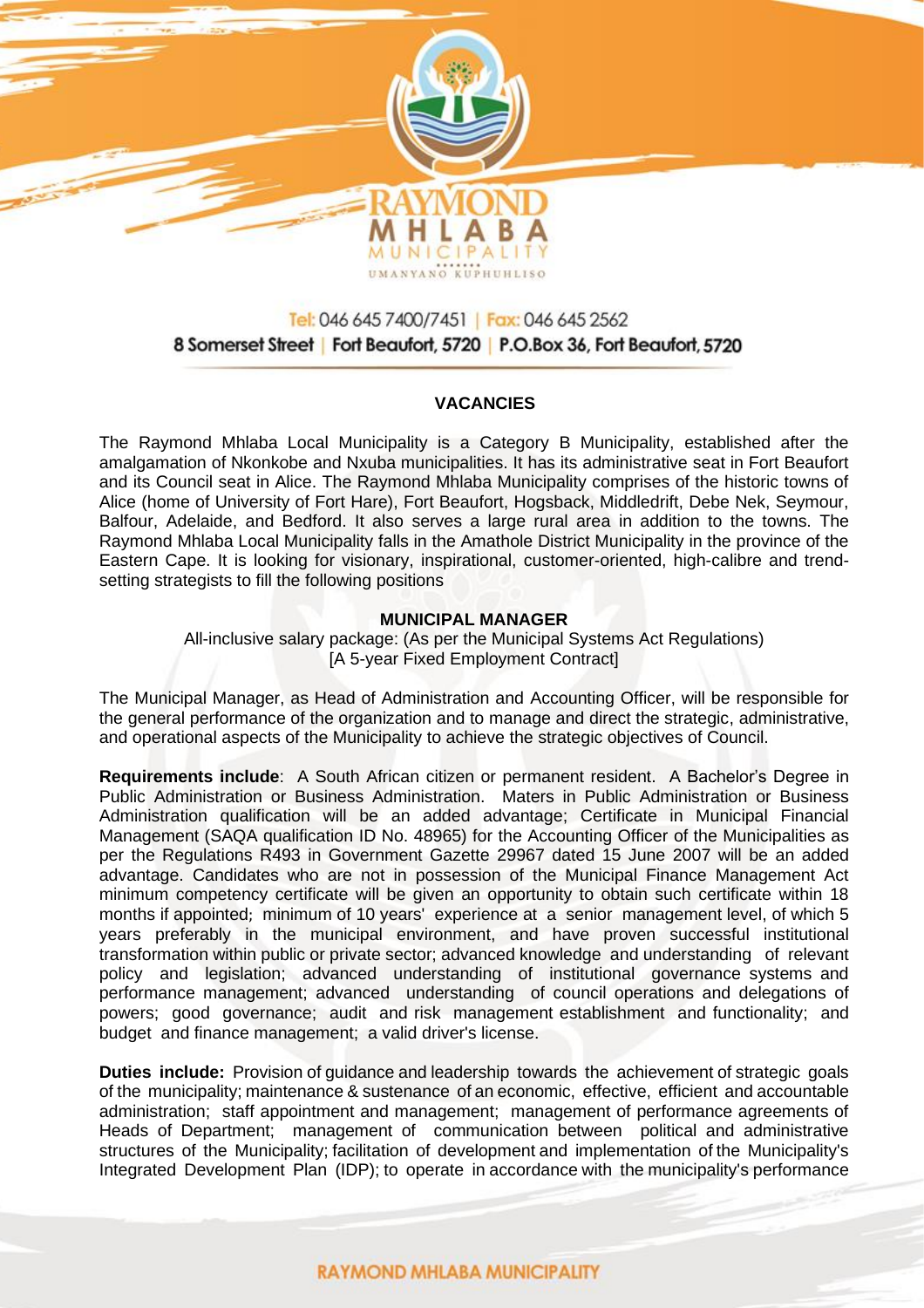management systems; management of provision of qualitative services to communities in a sustainable and equitable manner; promotion of sound labour relations and compliance with applicable labour legislation; administration and implementation of municipal by - laws; provision of advice to the Office the Mayor, Speaker and other structures of Council; implementation of council decisions.

NB: Any attempt to lobby for the position from whichever way, if proven, your application will be disqualified.

For further enquiries regarding this advert, please contact the Mayor at 040 3300 100 or email [pncapayi@raymondmhlaba.gov.za.](mailto:pncapayi@raymondmhlaba.gov.za)

Application letter together with a comprehensive Curriculum Vitae and certified copies of qualifications and identity document must be addressed to The Mayor, Raymond Mhlaba Local Municipality, P. O. Box 36, Fort Beaufort, 5720 or No. Street, 8 Somerset Street Fort Beaufort, 5720 and should reach the afore-mentioned not later than 18th April 2022 at 12h00. **No faxed or emailed applications will be considered.**

### **DIRECTOR: COMMUNITY SERVICES**

All-inclusive salary package: (As per the Municipal Systems Act Regulations) [A 5-year Fixed Employment Contract]

**Requirements include:** A South African citizen or permanent resident. A Bachelor's Degree in Social Sciences/Public Administration/Law. Certificate in Municipal Financial Management (SAQA qualification ID No. 48965); Candidates who are not in possession of the Municipal Finance Management Act minimum competency certificate will be given an opportunity to obtain such certificate within 18 months if appointed; minimum of 5 years' experience at a middle management level; have proven successful institutional transformation within public or private; good knowledge and understanding of institutional governance systems and performance management; understanding of council operations and delegations of powers, as well as health services management; registration with the South African Council for Social Service Professionals (SACSSP) or similar recognized relevant professional body would be an added advantage; a valid driver's license.

**Duties include:** Providing of Strategic guidance and leadership towards the rendering of Waste Management Services, Fire Fighting and Disaster Management Services; Internal Security Service; eNatis; Environmental Services; Traffic Control; ensuring the development, implementation, monitoring and evaluation of strategies and programmes that work towards the achievement of goals relating to the departmental and municipal mandate; development and implementation of policies and systems to ensure smooth running of the day to day operations, procedures and processes management and council leadership regarding relevant policy and legislative issues of compliance, compiling and managing the Directorate's annual Capital and Operational Budget; preparing and submitting reports to the Municipal Manager and Community Services standing committee.

Kindly note that candidates will be required to undergo security. A successful candidate will be required to both written employment contract as well as a performance agreement with the municipality and required to disclose his/her financial interests.

For further enquiries regarding this advert, please contact the Municipal Manager at 046 645 7451 or email mmoffice@raymondmhlaba.gov.za.